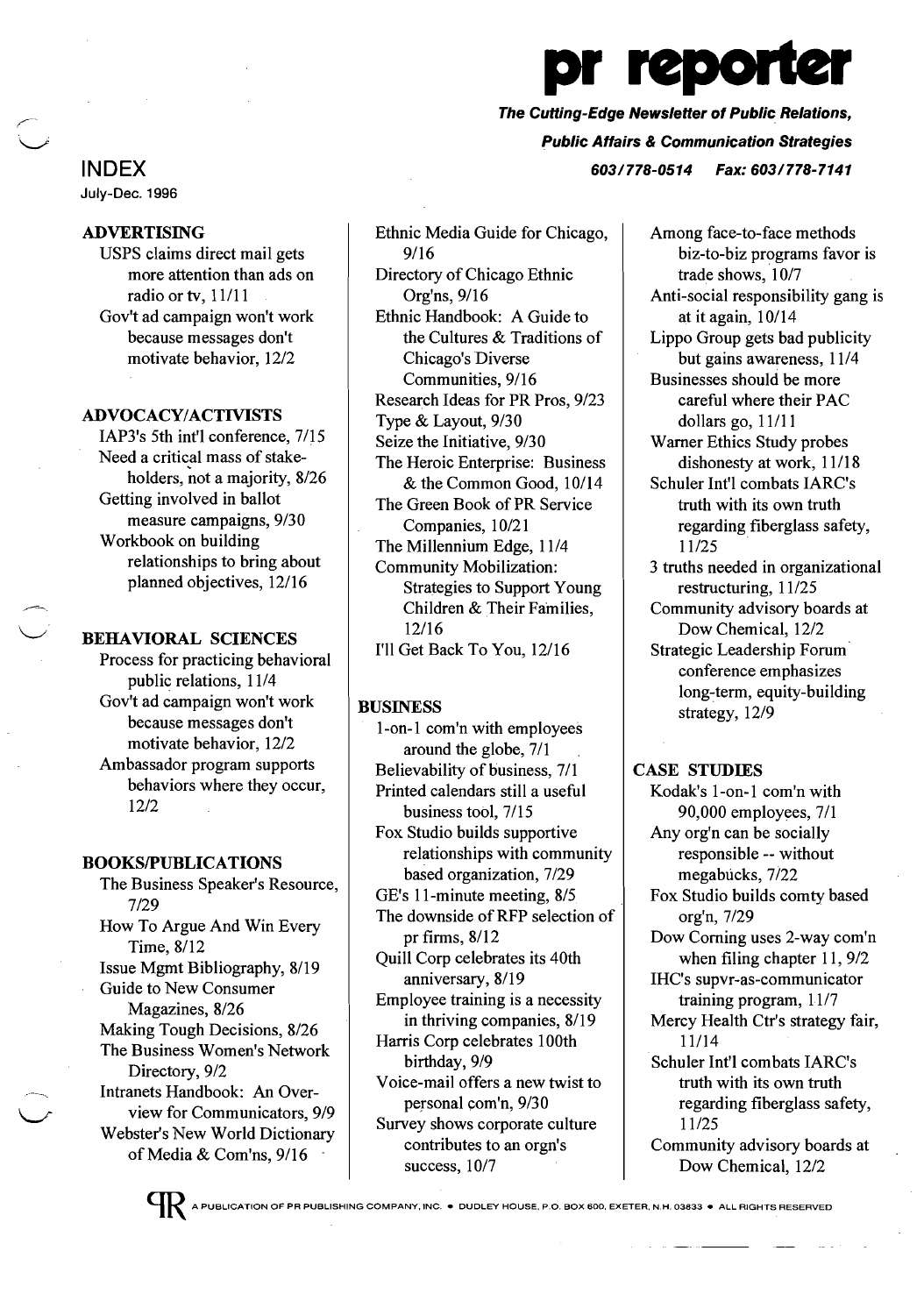#### COMMUNICATIONS

l-on-l com'n with employees around the globe, 7/1 External mag vital pr tool, 7/1 Modem com'n techniques & technologies are causing America to become a fractured society, 7/15 Day-glow orange calendar stickers are meeting reminders, 7/22 Top 15 US speaking forums for '96-'97, 7/29 2 cases show 1st Amendment misunderstood, 8/5 Credible com'n "must come from the soul," 8/12 Letterhead notes value of human voice, not a voice-mail machine, 8/26 2-way face-to-face & e-mail worked when Dow Coming filed Chapter 11, 9/2 Face-to-face, personal contact sells, 9/16 Study looks at how org'ns are communicating with other org'ns, 9/23 Voice-mail offers a new twist to . personal com'n, 9/30 What can pub'ns do about readers. who don't have the time or inclination to read? 9/30 Supervisors-as-communicators training program, I0/7 Among face-to-face methods biz-to-biz programs favor is trade shows, 10/7 Mercy Health Center's recognition program, 10/14 Why pr pros are not & should not be the communicators, 10/21 Maybe there's hope for print despite computers; using multiple media com'ns, 10/21 Election campaigns show overcommunication delays decisionmaking, 10/28 Lippo Group gets bad publicity but gains awareness, 11/4

Bob Woodward explains the barriers to truth, 11/25 Schuler Int'l combats IARC's truth with its own truth about fiberglass safety, 11/25 Another type of OL talks to everyone -- barbers, beauticians, store clerks, 12/9 156 creative techniques for getting people to return your phone call, 12/16

### COMMUNITY RELATIONS

IAP3's 5th int'l conference, 7/15 Fox Studio builds supportive relationships by building a community-based org'n, 7/29 Study shows impact of company's comty relations activities on employee commitment, 8/12 Getting strategy & vision really understood using brief strategy statement, internal video, Mercy fairs, 10/14 Community advisory boards at Dow Chemical, 12/2 Workbook on building relationships to bring about planned objectives, 12/16

# COMPUTERS/TECHNOLOGY

Modem com'n techniques & technologies are causing America to become a fractured society, 7/15 How pr pros say they value on-line services, 7/29 Study details problems to watch for on info superhiway, 8/5 System can determine if Web site is achieving its marketing objectives, 8/5 Study shows face-to-face is the number 1 way surfers find Web sites, 8/12 Study group to assess pr challenges of Internet, 8/19 US trademark library now

available on the Internet, 8/19

IABC's Employee Communications & Technology Report, 8/19 Letterhead notes value of human voice, not a voice-mail machine, 8/26 2-way face-to-face & e-mail worked when Dow Coming filed Chapter 11, 9/2 Intranets Handbook, 9/9 Face-to-face is vital motivator to get people to use the intranet, internet, e-mail, 10/14 Lexis-Nexis is most popular database, 10/14 Maybe there's hope for print despite computers; using multiple media com'ns, 10/21 What's proper & what's not in the use of e-mail, 10/28 Electronic employee news distribution fills vital niche, 11/11 Cable access will give the Web the boost it needs, 11/11 Roper Center data accessible thru Public Opinion Location Library, 12/2 Do hi-tech linkups constitute true relationships? 12/16

# CONSUMER AFFAIRS/ CUSTOMER RELATIONS

Cross-selling -- getting present customers for one product/ service to use others, 8/26 1% increase in customer satisfaction brings an 11% increase in profits, 8/26 Hotel challenges public's environmental concern behaviorally, 9/30

# CRISIS MANAGEMENT/ COMMUNICATION

2~way face-to-face & e-mail work when Dow Coming filed Chapter 11, 9/2

 $\bigcup$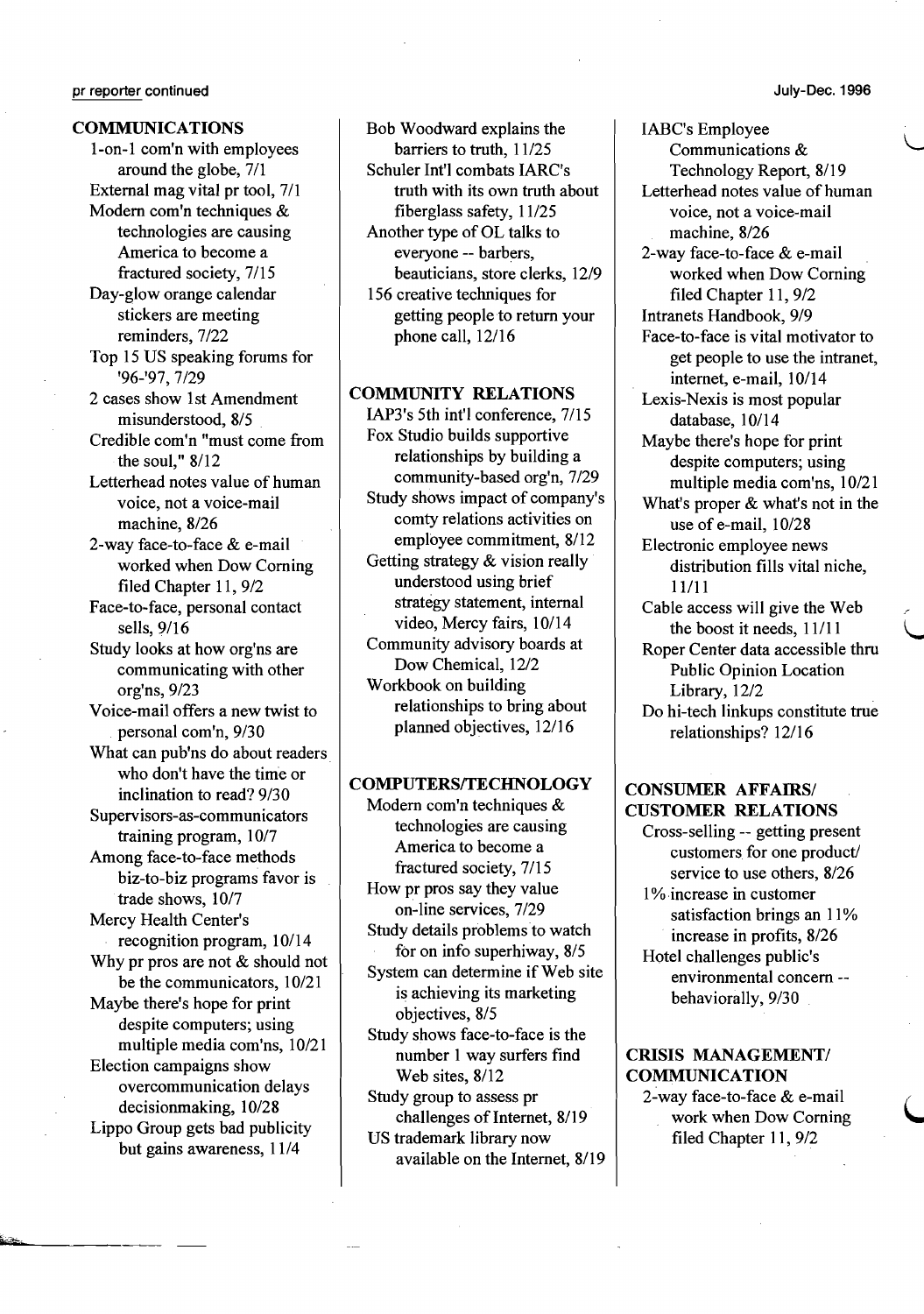Schuler Int'l combats IARC's truth with its own truth regarding fiberglass safety, 11/25

# DEMOGRAPHICS

"Mood of American Youth" survey of 13-17 yr olds, 8/26 Tips on reaching the 50+ market, 9/23 As women 35+ go back to jobs, is unpaid work valued? 10/21 Another look at seniors, the group

with time & money, 12/9

# DIRECT MAIL

 $\overline{\phantom{0}}$ 

What can pub'ns do about readers who don't have the time or inclination to read? 9/30 USPS claims direct mail gets more attention than ads on radio or tv, 11/11 Direct mail not dead; spending will hit \$80B by 2000, 12/2

# EMPLOYEE RELATIONS

l-on-l, face-to-face com'n with 90,000 employees, 7/1 PR strategies for the new century, 7/15 Technique for rumor control helps make meetings effective, 7/15 The II-minute meeting initiated at GE, 8/5 Credible communication "must come from the soul," 8/12 Study shows impact of company's comty relations activities on employee commitment, 8/12 IABC's Employee Com'ns & Technology Report, 8/19 Employee training is a necessity, found in thriving cos, 8/19 Research shows how well employee participation. in decisionmaking pays off, 8/26

2-way face-to-face & e-mail worked when Dow Corning filed Chapter 11, 9/2

Supervisors-as-communicators training program, 10/7 Survey shows corporate culture

contributes to an orgn's success, 10/7

Getting strategy & vision really understood using brief strategy statement, internal video, Mercy fairs, 10/14

Mercy Health Center's recognition program, 10/14

"Spirituality" in org'ns means living stated values, 10/28 Electronic employee news

distribution fills vital niche, 11/11

Employee phone directory is example of info mapping, 11/11

Warner Ethics Study probes dishonesty at work, 11/18 3 truths needed in organizational

restructuring, 11/25

# ENVIRONMENT

Hotel challenges public's environmental concern behaviorally, 9/30

# **ETHICS**

Warner Ethics Study probes dishonesty at work, 11/18 PRSA Conference: "Telling the Truth"; Lynne Cheney, Bob Woodward, 11/25

# .FUNDRAISING

Museum's directorship is endowed, 7/15

#### GENDER ISSUES

The Business Women's Network Directory, 9/2 Pay equity/glass ceiling a central focus of AWIC, 12/16

#### GOVERNMENT

Political leaders value pr counsel, says Israel's President, 8/12

Federal pr expenditures under review again, 9/9

Project Vote Smart is a free & valuable resource for political info, 10/14

Gov't ad campaign won't work because messages don't motivate behavior, 12/2

### **GRAPHICS/PRINTING**

Color is key to buy-in, 9/9 For comprehension, use any color as long as it's black, 9/30

# HEALTHCARE

Supervisors-as-communicators training program begun at IHC, 10/7 Healthcare group merger drops pr from name, 10/7

# **HOSPITALS**

Hospital's method for getting strategy & vision really understood; employee recognition program, 10/14

# INTERNATIONAL PR

Countries are taking various routes to solve phone numbers shortage, 9/16 Survey reveals attitudes of top execs in 7 countries, 10/7 "Telling the truth" has societal differences, 11/25

#### ISSUE MANAGEMENT

2 cases show Ist Amendment misunderstood, 8/5 Issue Mgmt Bibliography, 8/19 With water now an issue, water systems & utilities will hire pr pros or counsel, 8/19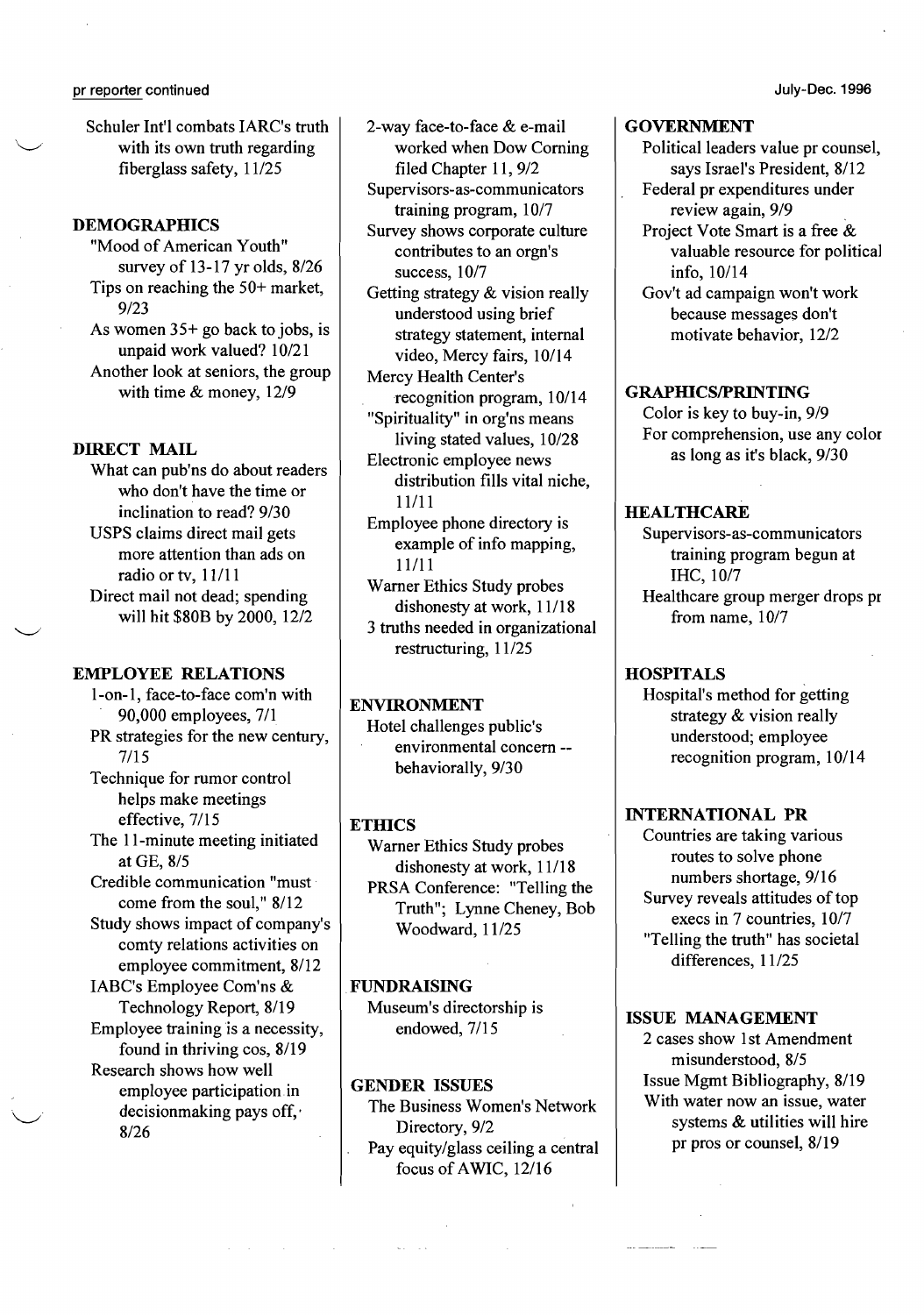Need is a critical mass of stakeholders, not a majority, 8/26 Millenarianism can impact org'ns, 11/4

# **JOURNALISM**

TV journalists don't let people speak for themselves, 8/26 Minn. News Council finds coverage "untruthful" but wins Emmy, 11/11

# LANGUAGE

When GM moves hq to RenCen, suggest changing its name to GenCen, 7/22

The language of color emotional responses & biz implications, 9/9

### **LEADERSHIP**

Perhaps leaders are made, not born, 9/30 "Spirituality" in org'ns means living stated values, 10/28 Strategic Leadership Forum conference emphasizes long-term, equity-building strategy, 12/9

### MANAGEMENT

Managers/supervisors meet faceto-face with employees, 7/1 Technique for rumor control helps make meetings effective, 7/15 GE's l l-minute meeting, 8/5 Supervisors-as-communicators training program, 10/7 "Spirituality" in org'ns means living stated values, 10/28 Failure to position ourselves with mgmt hurts pr, 10/28 Warner Ethics Study probes dishonesty at work, 11/18 After years of downsizing, sr mgrs are turning to growth; strategies that work, 12/9

# MARKETING

- Printed calendars still a useful business tool, 7/15
- System determines if Web site· achieves mktg objectives, 8/5
- Cross-selling, 8/26
- Face-to-face, personal contact sells, 9/16
- Study looks at how org'ns are communicating with other org'ns, 9/23
- Tips on reaching the 50+ market, 9/23
- Among face-to-face methods biz-to-biz programs favor is trade shows, 10/7

Another look at seniors, the group with time & money, 12/9

# MEDIA: GENERAL

External mag still vital pr tool, 7/1 "Age of Cynicism" affects believability of media, 7/1 Strategy for media coverage -

invite them in to your org'n to walk in your shoes, 8/19 Media should rename sports

pages the biz section & biz section should become the sports pages, 8/19

Media being even more careful about poll results, 8/19

Guide to New Consumer Magazines, 8/26

TV journalists aren't letting people speak for themselves, 8/26

Latest newspaper circulation data, 9/9

Ethnic Media Guide for Chicago, 9/16

Does USA Today really have a Sunday edition? 9/16

Maybe there's hope for print despite computers; using multiple media com'ns, 10/21

Media Use Survey finds readers are opinion leaders, involved locally, 10/21

Study shows how few are paying attention to current affairs or politics, 11/4

Lippo Group gets bad publicity but benefits from awareness, 11/4

Minn. News Council finds coverage "untruthful" but wins Emmy, 11/11

Do local media, especially newspapers, have a future, 12/9

Voters' use of media for political info, 12/9

#### NONPROFITS

Getting involved in ballot measure campaigns, 9/30

#### OPINION LEADERS

Media Use Survey finds readers are OLs, 10/21 Study shows how few are paying attention to current affairs or politics, 11/4 Another type of OL talks to everyone -- barbers, beauticians, store clerks, 12/9

### ORGANIZATION DEVELOPMENT

Survey shows corporate culture contributes to an orgn's success, 10/7 "Spirituality" in org'ns means living stated values, 10/28 3 truths needed in organizational restructuring, 11/25

# PERCEPTION MANAGEMENT

How do perception & personal values influence truth, 11/25

PUBLIC AFFAIRS Foundation for Public Affairs' '

salary survey, 9/9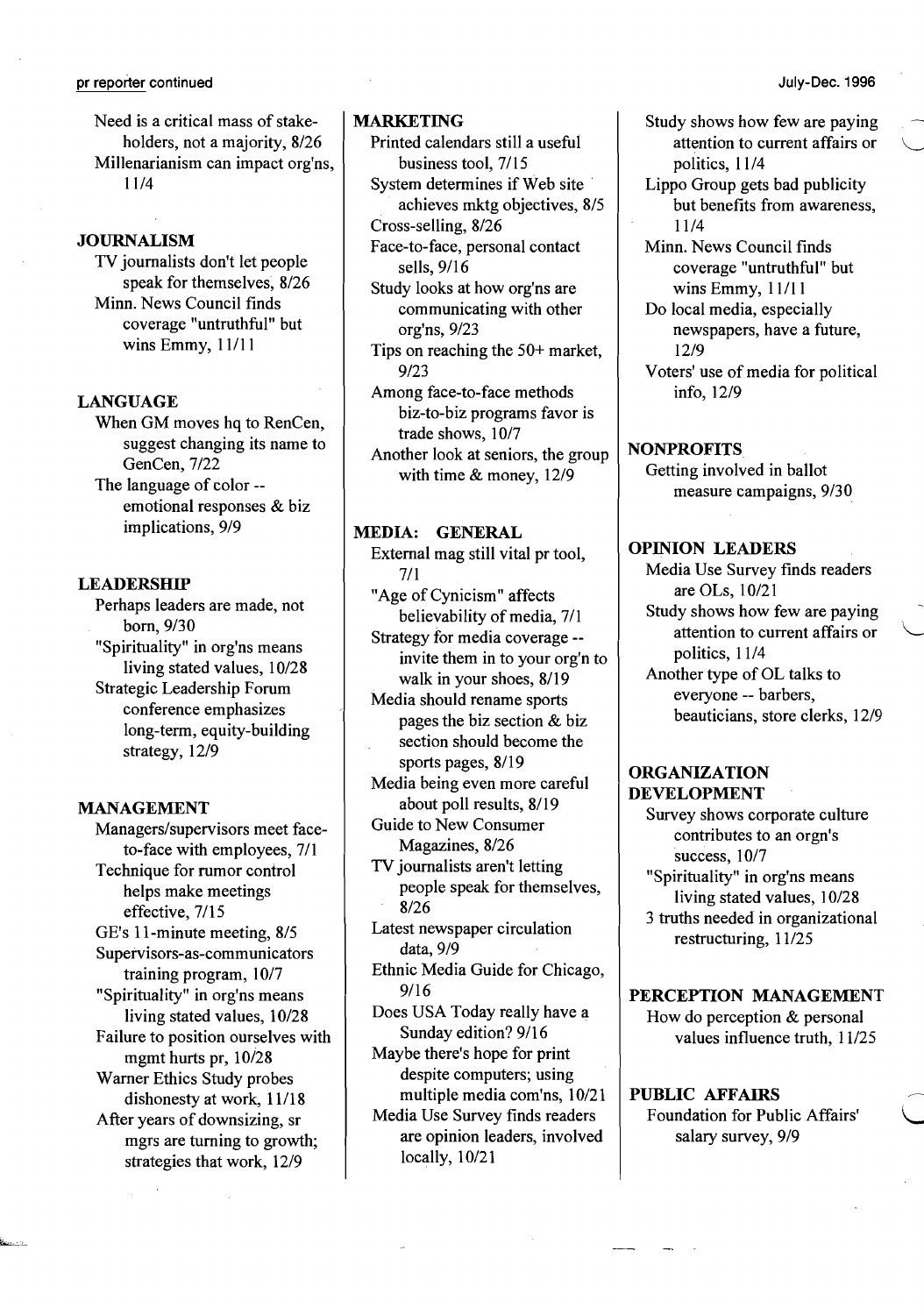PUBLIC OPINION

Hotel challenges public's environmental concern behaviorally, 9/30

Letter to the editor gives reason for Clinton's popularity: character flaws are less disturbing than hate groups, 11/11

Roper Center data accessible thru Public Opinion Location Library, 12/2

### PUBLIC RELATIONS: PROFESSION

The evolution of pr; strategies for the new century, 7/15 Will trend toward more in-house legal counsel affect pr's trend toward outsourcing? 7/15 PR forced to confront deteriorating social environment; a look at pr 20 yrs ago, 7/22 What will huge Olympic outlays to increase awareness

accomplish for org'ns already well known? 7/22

PRSA salary survey, 7/29

2 pr firms merge to serve an entire vertical industry, 8/5

The downside of RFP selection of pr firms, 8/12 Thomas Harris/Impulse Research

PR Survey verifies trend to bifurcation of field, 9/16

How clients select & evaluate pr firms, 9/16

Be accountable, prove your value or your position will be at risk; 9/23

PR's role is to provide perspective, bring people's attention to the basics, 9/30 Boy Scouts in Great Britain now have pr merit badge, 10/7 Major problem in re-engineering pr is dropping tasks, 10/7 Role & worldview of pr,  $10/14$ Why pr pros are not & should not be the communicators, 10/21

Failure to position ourselves with mgmt hurts pr, 10/28

Doing memoirs is a hot-button item, 10/28

A process for practicing behavioral pr, 11/4

Ambassador program supports behaviors where they occur, 12/2

Are pr societies keeping up with change? 12/16

"Public engagement" is latest euphemism for pr, 12/16

# PUBLIC RELATIONS

SOCIETY OF AMERICA Salary survey, 7/29 PRSA/NY launches Fellows mentor program, 9/23 The Green Book of Public Relations Service Companies, 10/21 PRSA Conference coverage, 11/18; 11/25

# PUBLICITY/PROMOTIONS

Printed calendars still a useful business tool, 7/15 Day-glow orange calendar stickers are meeting reminders, 7/22 What will huge Olympic outlays to increase awareness accomplish for org'ns already well known? 7/22 Harris Corp celebrates 100th

birthday by surveying Fortune 500, 9/9

Lippo Group gets bad publicity but gains awareness, 11/4

#### **RESEARCH**

Best practices research shows importance of l-to-I com'n, 7/1

Survey finds America deeply mired in "Age of Cynicism," 7/1

How pr pros say they value on-line services, 7/29 PRSA salary survey, 7/29 Study details problems to watch for on info superhiway, 8/5 System can determine if Web site is achieving its marketing objectives, 8/5 Study shows impact of company's comty rels activities on employee commitment, 8/12 Study shows face-to-face is the number 1 way surfers fmd Web sites, 8/12 lABC's Employee Communications & Technology Report, 8/19 "Mood of American Youth" survey of 13-17 yr olds, 8/26 What do you do when current research findings conflict? 9/2 Thomas Harris/Impulse Research PR Survey verifies trend to bifurcation of field,  $9/16$ Study looks at how org'ns are communicating with each other, 9/23 Newsletter offers research & measurement tips, 9/23 Survey shows corporate culture contributes to an orgn's success, 10/7 Lexis-Nexis is most popular database, 10/14 Project Vote Smart is a free & valuable resource for political info, 10/14 Media Use Survey finds readers are opinion leaders, 10/21 Study shows how few are paying attention to current affairs or politics, 11/4 Warner Ethics Study probes dishonesty at work, 11/18 Roper Center data accessible thru Public Opinion Location Library, 12/2 Voters' use of media for political info, 12/9